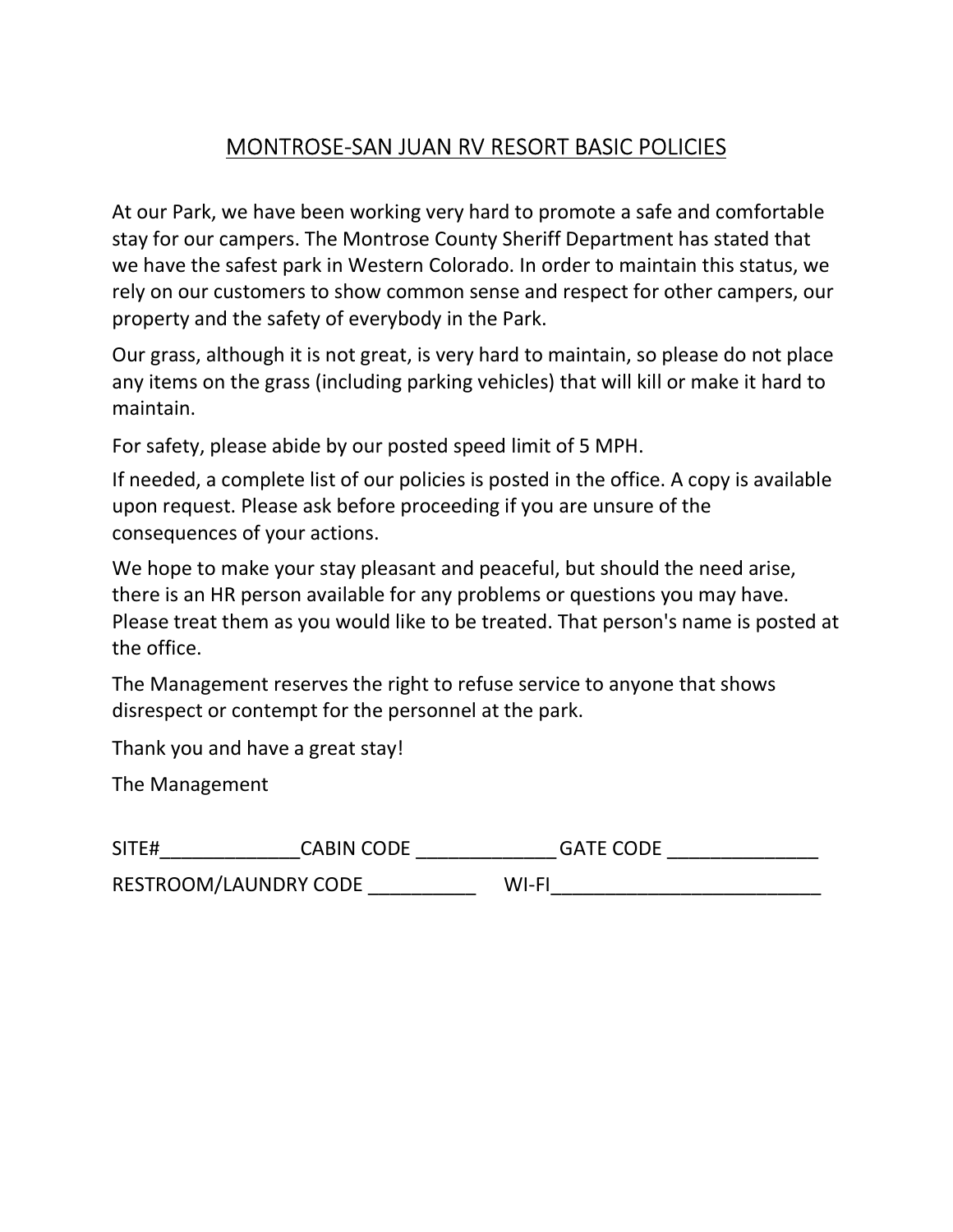# Montrose-San Juan RV Resort Policies

At our park, we have been working very hard to promote a safe and comfortable stay for our campers. The Montrose County Sheriff Department has stated that we have implemented a list of rules that need to be followed.

## SUBJECT #1 – Safety:

Please respect the safety of the other campers and children and maintain our posted speed limit of 5mph.

Please do not give our gate code to other non-campers.

Please have your guests register at the office upon entering our park.

Registered campers, lodge, and cabin occupants assume responsibility for their visitors.

Please no exposed firearms in the Park.

Marijuana, illegal drugs or public intoxication will not be tolerated.

Colorado law forbids smoking in any building. We do enforce this law. Please do not throw tobacco butts on ground.

SUBJECT #2 – Comfort of our campers :

Please respect the property, privacy and comfort of our campers by:

Not parking on the grass or the sites of other possible campers.

Maintaining the quiet hours from 10 PM to 8 AM.

Not walking across an occupied site at any time.

Not leaving garbage or trash outside. We will pick up on Friday AM.

A proper sewer connection is required by the State. We do enforce this.

Pool hours are from 9 AM to dark. All children under the age of 14 must be accompanied by a parent when in pool.

All children under 14 must be accompanied by a parent while in the Rec Hall. Policies continued on back side